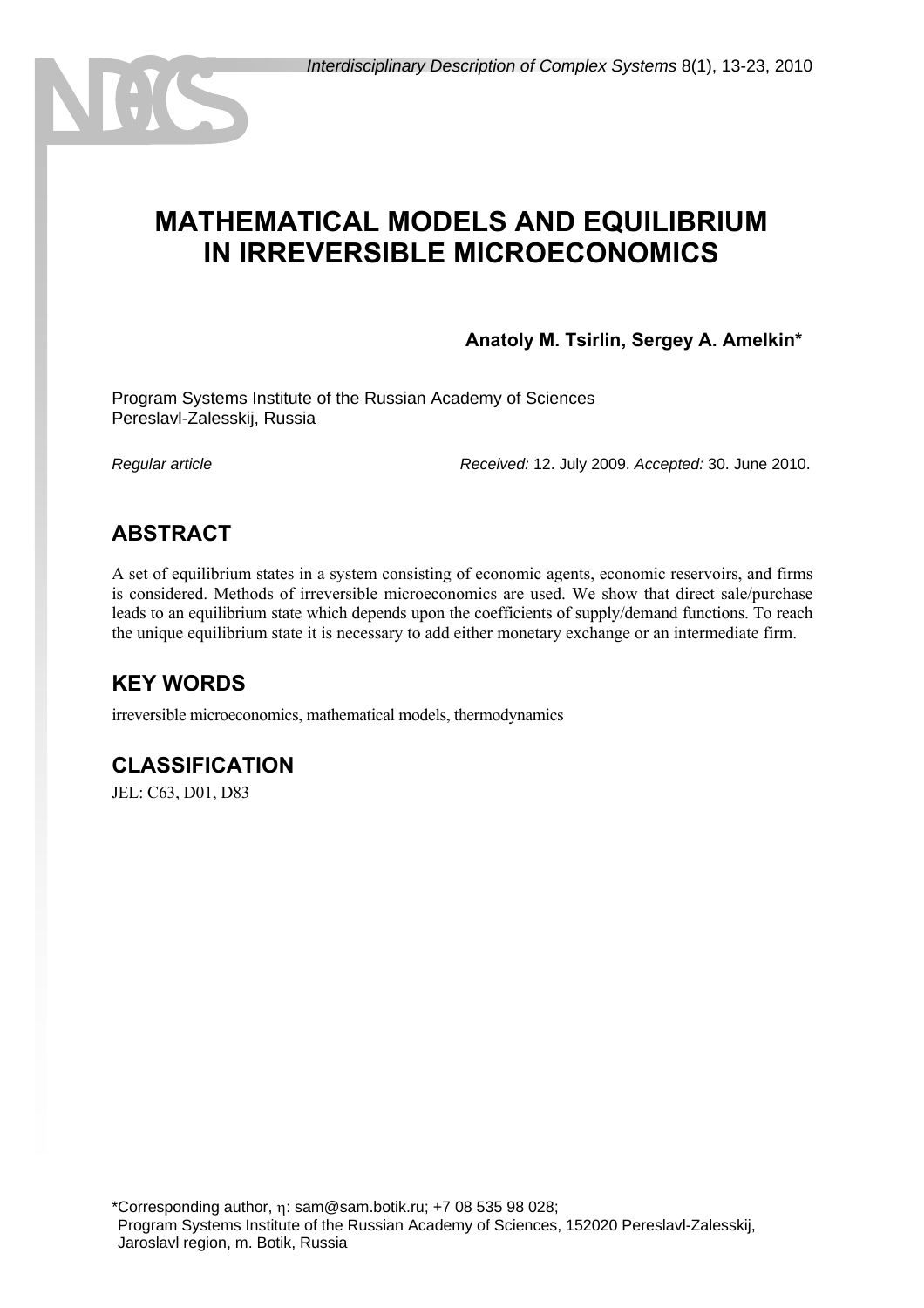# **MODELS OF IRREVERSIBLE MICROECONOMICS**

Microeconomics includes the subject of the interaction between economic agents. Each agent is a set of individuals. Number of individuals is huge in real economic systems and it is not possible to control each of them. Averaged parameters can be used as controls in these systems. Prices are parameters of that kind. The same situation is in thermodynamic systems where parameters averaged on the set of particles can be controls. These parameters in thermodynamics are temperatures, concentrations etc. That is why microeconomic systems as thermodynamic ones can be considered as macrosystems [1]. In this sense they are analogous to thermodynamic systems. A state of the economic agent is described by stocks of resources. One of the resources should act as money: this resource is called a *basic resource*. Each economic agent needs money.

The system is *isolated* if there is no resource to exchange between the system and its surroundings. The system is closed if the system and its surroundings can exchange only one resource and this resource is basic one. An economic system is open if there is more than one resource to exchange with the system's surroundings.

We mention some facts which should be accounted for in a mathematical model:

- there are several processes in economic systems. They are the exchange of resources, consumption, and production. We assume that behaviour of economic agents is rational. It means that states of the agents are comparable. Thus, we can introduce a *wealth function* depending on the economic agent state [2] and postulate that the wealth function is an objective function for an economic agent.
- the lower the price the lower the intensity of sales of economic agents. There exists a price when the intensity is equal to zero. This price is called the agent's value of the resource. It means that if the price is greater than the value then the agent sells the resource, and if the price is greater than the value then the agent buys the resource. If the price is equal to the value then there is no exchange process; the agent is in equilibrium state with its environment.
- resource flows between economic agents in an isolated system without consumption and production processes run down in time and tend to zero. In the extreme case all economic agents appraise resources equally.
- it is impossible to increase the wealth of an economic agent due to resources exchange with another agent so that the stocks of the latter at the beginning and the end of the process are the same.
- extraction of money is possible in a closed system with the help of an intermediate firm only. In this process the firm should buy and sell the resources at different prices.

These facts need an adequate mathematical description. Some features are familiar to thermodynamic systems, others are different. There are many published works devoted to thermodynamic approaches to economic processes [3 - 8], but irreversible microeconomics is at a nascent stage. Many problems are yet unsolved, e.g., the determination of the optimal regime of the intermediate firm under different conditions.

Two features of economic systems are important. One of them is called the voluntary principle. It means that it is not possible to donate any amount of a resource. Each transfer of a resource should be indemnified by another resource.

The other feature is the following. Spontaneous processes of interaction exist in any economic macrosystem. These processes do not demand any changes in the neighbourhood. However, some external influence is necessary to return the system to its initial state. These processes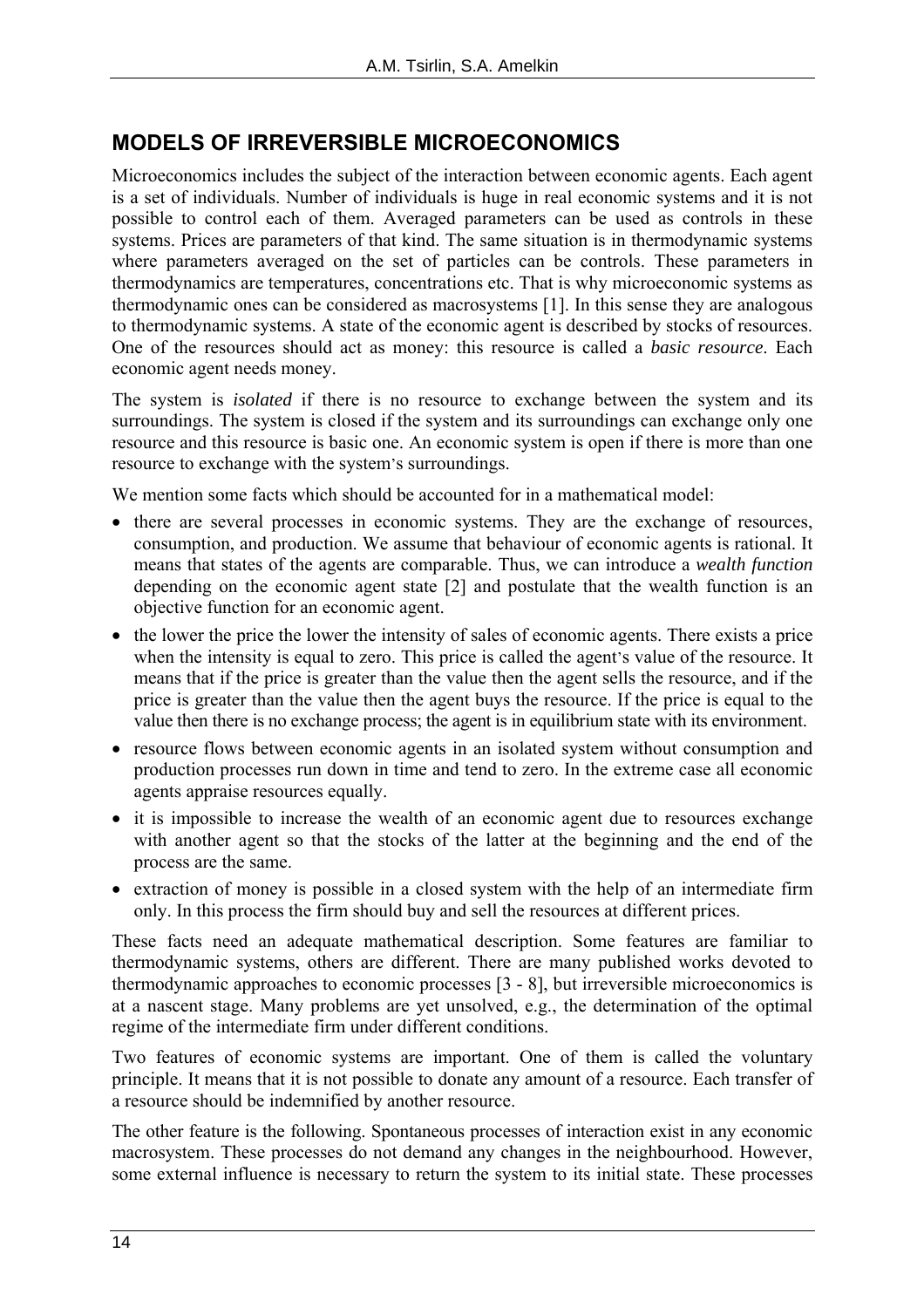are irreversible. We need a value characterizing the degree of irreversibility of such systems. The value reaches its maximum at the equilibrium state like entropy in thermodynamics.

Let us denote by  $N = (N_1; ..., N_k)$  the vector or resources stocks and by M the amount of the basic resource. For all economic agents *M* has a common dimension. In other words, all agents use the same currency as money. Values *N* and *M* are extensive values: if we divide a homogenous economic agent the values divide in the same proportion. Intensive values exist as well. They are the value of resources  $p = (p_1, ..., p_k)$ . The values depend on resources stocks. A common assumption is that if several economic agents are in equilibrium state then the values do not change. So, values are assumed to be homogeneous functions of zero degree.

Value of the resource  $p_i$  is the minimal (maximal) price in units of the basic resource when the economic agent is ready to sell (buy) the resource with the infinitesimal small intensity.

In exchange processes economic agents can play the role of other seller or buyer. They are characterized by demand functions. The demand function for resource i shows the intensity of purchasing the resource with respect to its value  $p_i$  and price  $c_i$ . Demand function  $n_i(p_i, c_i)$ :

$$
sign[n_i(p_i, c_i)] = sign(p_i - c_i), \qquad (1a)
$$

$$
n_i(p_i, c_i) = 0 \quad \text{if } c_i = p_{i,}
$$
 (1b)

$$
\frac{\partial n_i}{\partial c_i} < 0 \quad \& \quad \frac{\partial n_i}{\partial p_i} > 0, \quad i = 1, \dots k,\tag{1c}
$$

determines the kinetics of resource exchange processes. The value of  $n_i$  can either be positive when the agent buys the resource or negative when the agent sells the resource. Recall that the dimension of both price and value is the ratio of the basic resource to the resource units.

There are three kinds of economic agents:

- the values of some economic agents depend on the stocks of resources. Let us call such agents *passive economic agents* or *economic agents with finite capacity*. The larger the stock of a resource the less its value. The larger the stock of the base resource the larger the value of all other resources.
- then there are agents whose values do not depend upon the stocks of resources. Let us call them *economic agents with infinite capacity*, *economic reservoirs* or *markets*. Note that the introduced terms do not purport absence of free will of individuals. It was postulated that the agent can consist of a large number of individuals. Due to the law of large numbers averaged behavior of the individuals allows one to introduce regular laws like supply/demand functions. These laws can either depend on amount of accumulated stocks of the resources or not. It is occasioned by scale of the agent. In the case of enormous scale of the agent resource fluxes cannot change the stocks significantly, that is why values of such an agent are either constant or changed due to exogenic factors.
- Intermediate firms are economic agents who can change their values voluntarily. These agents either set prices or intensities of resources flows so as to maximize the intensity of extracted basic resources. This firm works like the working fluid of a heat engine. It can establish contact with other economic agents and its relationships are characterised by controls.

# **WEALTH FUNCTION AND ITS CHARACTERISTICS**

Macrosystem approach to economic agents allows us to introduce a function *S* depending on *N* and *M*. Each agent wants to maximize this function depending on its economic agent type. Following [2] we shall call it a *wealth function*. In early works [3, 5] this function was called a structure function. The wealth function and the values of resources are interrelated by the following ratios: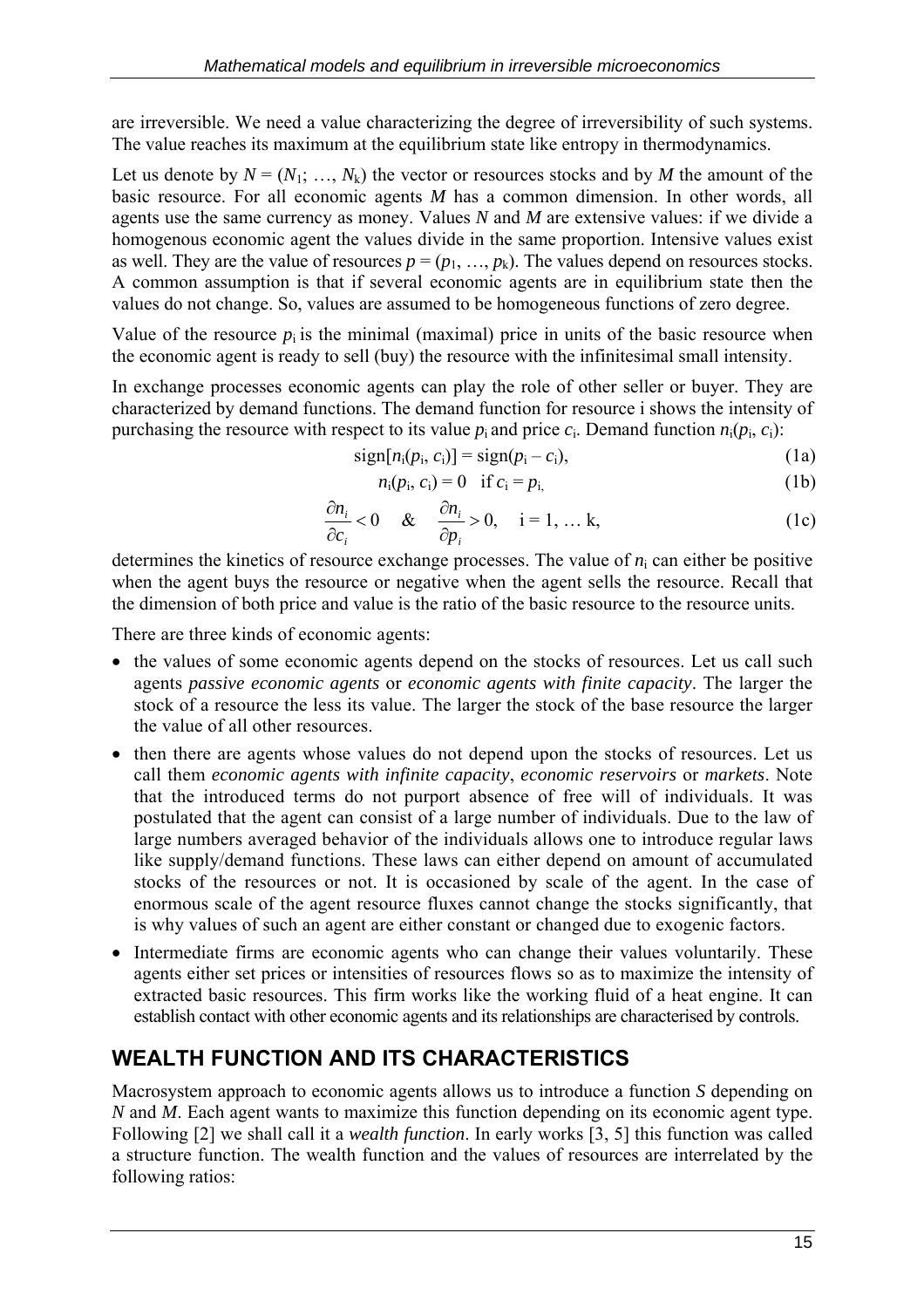$$
p_0 = \frac{\partial S}{\partial M}, \quad p_i = \frac{1}{p_0} \frac{\partial S}{\partial N_i}, \quad i = 1, \dots k,
$$
 (2)

The wealth function is homogenous of degree one. It means that if we multiply all arguments by a constant then the result will be multiplied by the same constant. Therefore, we can rewrite it using the Euler theorem:

$$
S(N,M) = p_0 \bigg( M + \sum_i p_i M_i \bigg) = p_0 U(N,M), \quad p_0(N,M) > 0. \tag{3}
$$

The proof of the existence of the wealth function was provided by L.I. Rozonoer and is published in the Appendix of review [7]. In [9] the proof was extended to the general case of *k* resources. The term *capitalization* (the *U* function) was introduced as an internal estimation of the cost of all resources collected by an economic agent. The principle of voluntary exchange does not permit any exchange process if the wealth of at least one economic agent decreases during the process.

In order to prove the existence of entropy in thermodynamic systems we need to introduce an integrating multiplier which has the same dimension  $K<sup>1</sup>$  for any subsystem. The dimension of the integrating multiplier  $p_0$  introduced for the economic system depends on the dimension of the wealth function. The dimension of the wealth function can be different for different agents because during the exchange process the value of money will not be equal. We will show that this feature leads to the dependency of the equilibrium state on the kinetics of exchange (the *demand function*).

One interesting case of economic system occurs when there are several currencies there. Equilibrium state in an isolated system with foreign exchange market corresponds to equal values of currencies. If the market is an economic reservoir then p0 for each economic agent determines by equilibrium price of corresponding currency at the market. It means that in this case value  $p_0$  does not depend on state of the economic agent.

In the following sections we will consider equilibrium states in isolated and closed systems and in systems including intermediate firms.

# **DIRECT EXCHANGE OF RESOURCES**

In an isolated system the total amount of resources does not change as there is neither consumption nor production. Let us assume that

- the amount of money as a proportion of the amount of other resources is constant. In other words, the sum of intensities of money fluxes equals zero,
- during the voluntary exchange of resources economic agents with relatively high values  $p_{ii}$  (*i* denoting a resource and *j* an economic agent) buy the resource and those with relatively low values sell the resource.

In that case, we can introduce value of cost of resources  $F = \sum_i p_i N_i$ . During exchange process wealth function does not decrease. Rate of *F* changing does not decrease, too. So, we have the following expression:

$$
\sigma \equiv \frac{dF}{dt} = \sum_{j} \sum_{i} p_{ij} (N_j, M_j) \frac{dN_{ij}}{dt} \ge 0, \tag{4}
$$

where  $\sigma$  can be interpreted as the sum of the rates of capitalizations of economic agents when the values of money  $p_{0i}$  are constants.

Equilibrium state is stable. In this state value of resources cost is maximal and resources fluxes  $n_{ii} = dN_{ii}/dt_i$  are equal to zero.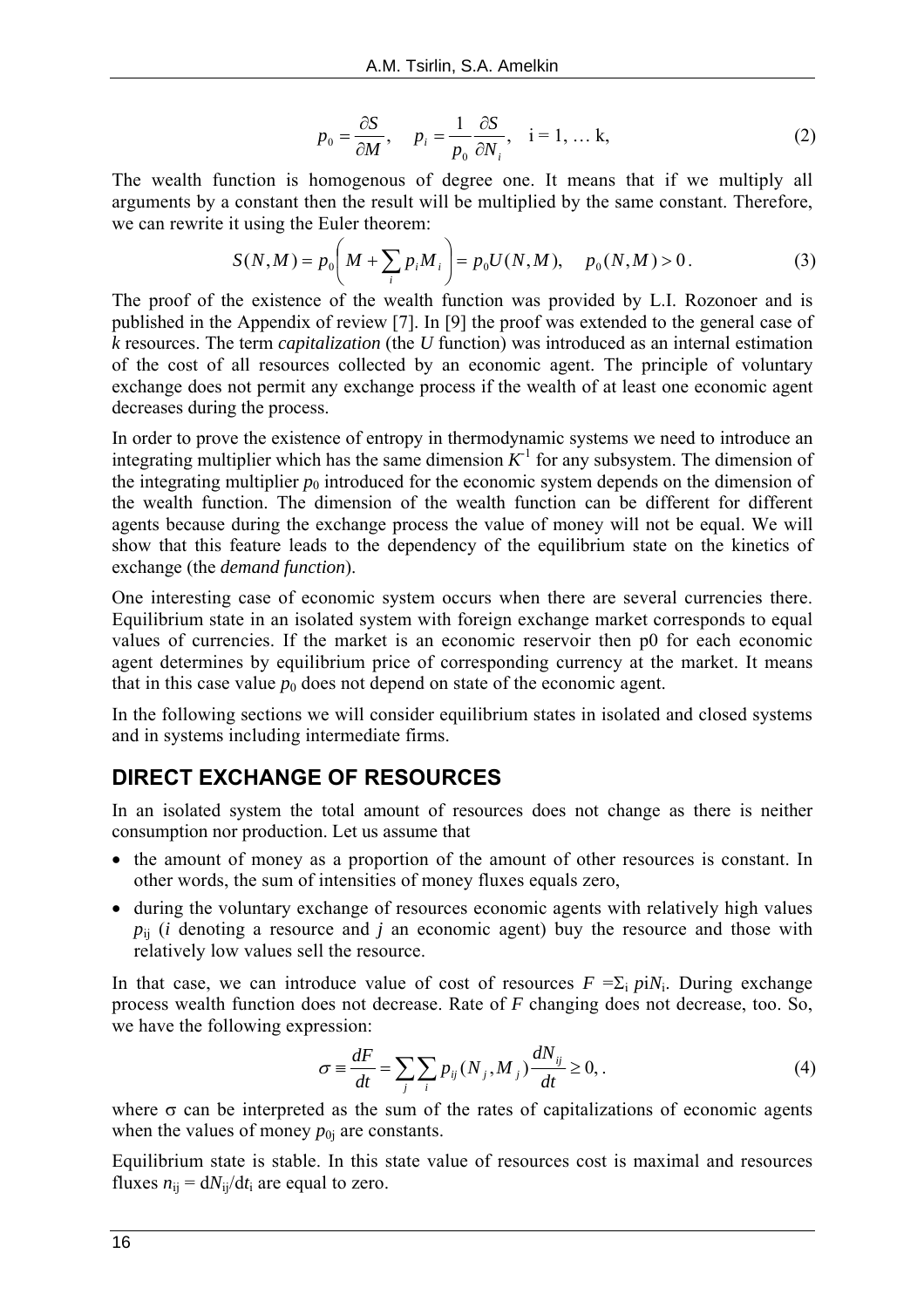Let us consider a system where the exchange of resources takes place. If resources fluxes are not infinitely large the equilibrium state is reached asymptotically. However, the equilibrium is not unique. It is a function of the parameters of the exchange kinetics.

In the equilibrium state the following balance equations are true:

$$
\sum_{j=1}^{n} \overline{N_{ij}} = N_{i0}, \quad i = 1, \dots k,
$$
 (5)

$$
\sum_{j=1}^{n} \overline{M}_{j} = M_{0}.
$$
 (6)

Here  $\overline{M_{ij}}$  and  $\overline{N_{ij}}$  are equilibrium values of money and resources stocks. Adding equilibrium conditions to equations (5) and (6):

$$
p_{ij}(\overline{N_j}, \overline{M_j}) = \overline{p}_i, \quad i = 1, \dots k; \quad j = 1, \dots n. \tag{7}
$$

There are  $(k + 1)n + k$  unknowns in the system of equations whereas the number of equations (5-7) is  $k(n + 1) + 1$ . Taking into account that  $n > 2$  we have more unknowns than equations. That is why the equilibrium state is determined not uniquely. The equilibrium state depends on the kinetics of exchange.

A consequence of the characteristics of functions (1) is that the capitalization of each economic agent cannot decrease. So, the following inequalities are true.

$$
\sum_{i=1}^{k} (\overline{p}_{ij} \overline{N_{ij}} - p_{ij0} N_{ij0}) + \overline{M_j} - M_{j0} \ge 0, \quad j = 1, \dots n.
$$
 (8)

We can solve for the equilibrium state if we add equations for the kinetics of resources exchange between the j-th and ν-th agent:

$$
n_{ij} (p_{ij}, c_{ij} ) = -n_{ij} (c_{ij} , p_{ij}), \qquad (9)
$$

$$
m_{j\nu} = \sum_{i=1}^{k} c_{ij\nu} n_{ij\nu} (p_{ij}, c_{ij\nu}) = -m_{\nu j} \quad j, \nu = 1, \dots n. \tag{10}
$$

These equations allow us to derive the dependence of price on time. The dependency of the system state on time can be found from the differential equations,

$$
\frac{dM}{dt} = -\sum_{i=1}^{k} \sum_{\nu=1}^{n} c_{ij\nu} n_{ij\nu} (p_{ij}, c_{ij\nu}),
$$
\n
$$
\frac{dN_{ij}}{dt} = \sum_{\nu=1}^{n} n_{ij\nu} (p_{ij}, c_{ij\nu}), \quad j = 1,...n; \quad i = 1,...k,
$$
\n(11)

with given inintial states. The solution of these equations tends to the equilibrium state as  $t \to \infty$ . As an example, let us consider the case of a scalar resource exchange between two agents. At each moment of time, the price of the resource is determined by the equation

$$
n_1(p_1, c) = n_2(p_2, c), \tag{12}
$$

This price should fulfill the inequality

$$
p_1 \ge c \ge p_2,\tag{13}
$$

to meet the principle of voluntary exchange. So, if the equations of resource exchange kinetics are linear

$$
n_1(p_1, c) = \alpha(p_1 - c), \qquad (14)
$$

$$
n_2(p_2, c) = \alpha(p_2 - c), \tag{15}
$$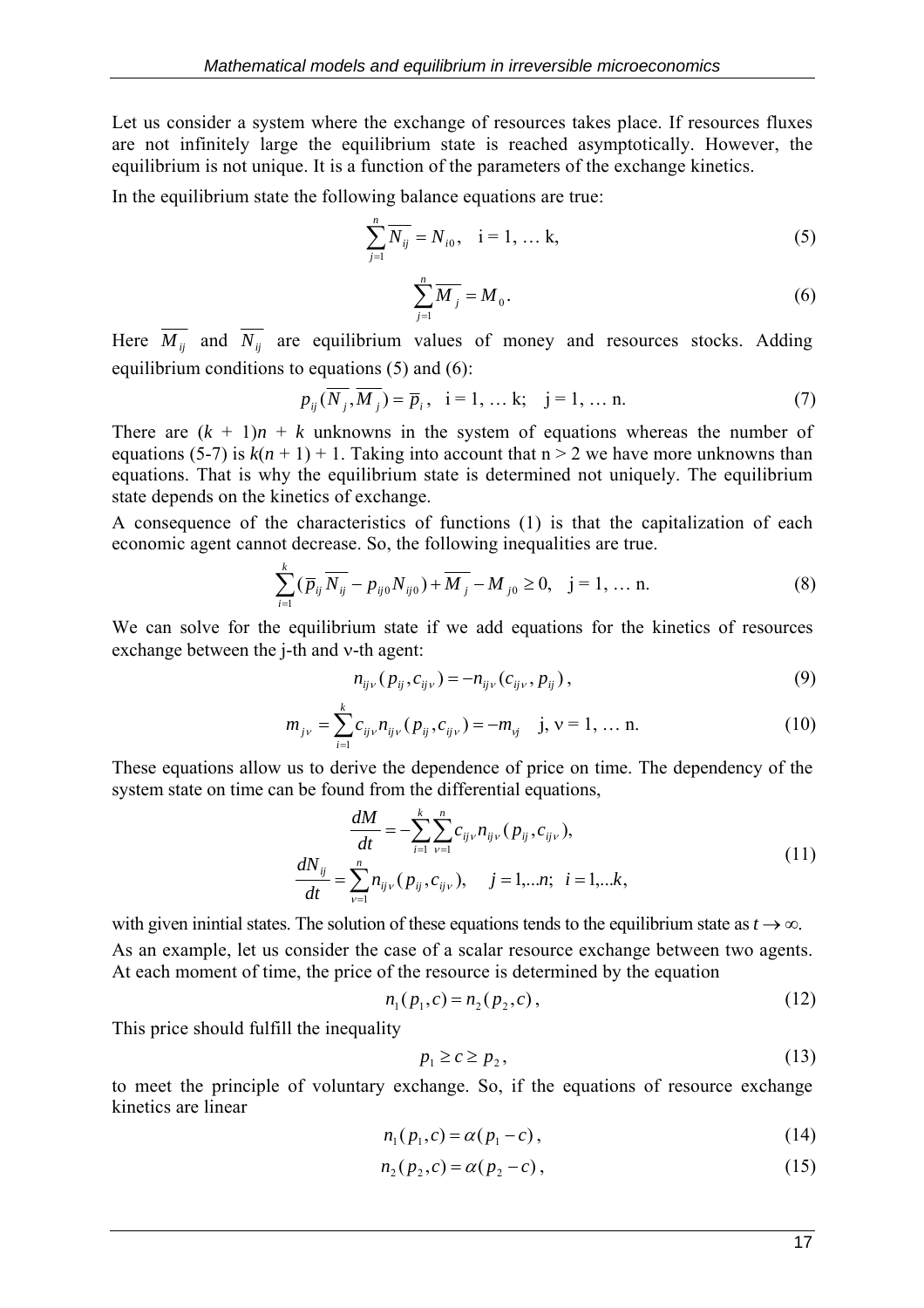then the price can be found from the equation

$$
c(p_1, p_2, \alpha_1, \alpha_2) = \frac{\alpha_1 p_1 + \alpha_2 p_2}{\alpha_1 + \alpha_2}.
$$
 (16)

Furthermore

$$
\frac{dM_1}{dN_1} = \frac{dM_2}{dN_2} = -c, \quad dN_2 = -dN_1,
$$
\n
$$
N_1(0) = N_1^0, \qquad M_1(0) = M_1^0,
$$
\n
$$
N_2(0) = N_2^0 = N_0 - N_1^0, \quad M_2(0) = M_2^0 = M_0 - M_1^0.
$$
\n(17)

These conditions allow us to express *c*,  $M_1$ ,  $M_2$ ,  $N_2$  as functions of  $N_1$ . The change in capitalization can be calculated as

$$
\Delta U_1 = \int_0^{\overline{N_1}} [p_1(N) - c(N)] dN , \qquad (18)
$$

$$
\Delta U_2 = \int_0^{\overline{N_1}} [c(N) - p_2(N)] dN , \qquad (19)
$$

for each agent and

$$
\Delta U = \Delta U_1 + \Delta U_2 = \Delta F = \int_{0}^{\overline{N_1}} [p_1(N) - p_2(N)] dN , \qquad (20)
$$

for the system as a whole. In equations (18 - 20) values  $p_1$ ,  $p_2$  depend on  $N_1$  only, because other variables are functions of  $N_1$ . In an isolated system, the total amount of money does not change, that is,  $\Delta U = \Delta F$ .

Let us use the Edgeworth diagram to illustrate the model. This diagram consists of two sets of equipotential lines of the wealth functions for both agents. One set of the lines is rotated through 180<sup>°</sup>, initial point of the system of axes is at point  $(M_1^0, N_1^0)$ .

Note that differential

$$
dS = \frac{\partial S}{\partial N}dN + \frac{\partial S}{\partial M}dM = 0,
$$

holds along an equipotential line.

According to (3) a slope of a tangent to an equipotential line equals to ∂*M* = ∂*N* = –*p*. It means that all points where two equipotential lines touch each other meet equilibrium conditions (7). A set of these points is the equilibrium set (contract line). However, it is not impossible to reach any point of the contract line from the given initial state during the finite period of time.

*A point on the contract line is accessible if conditions (13) are satisfied. These conditions guarantee that the wealth function and capitalization cannot decrease for both agents. It is not possible to move along the contract curve without decreasing the wealth of one agent. So the set of equilibrium states is a Pareto set.* 

The equilibrium state depends on the equations of resource exchange kinetics. The state cannot be reached in finite time. Sets of attainability for linear laws of kinetics and trajectories of exchange in the Edgeworth diagram are shown in Fig. 1.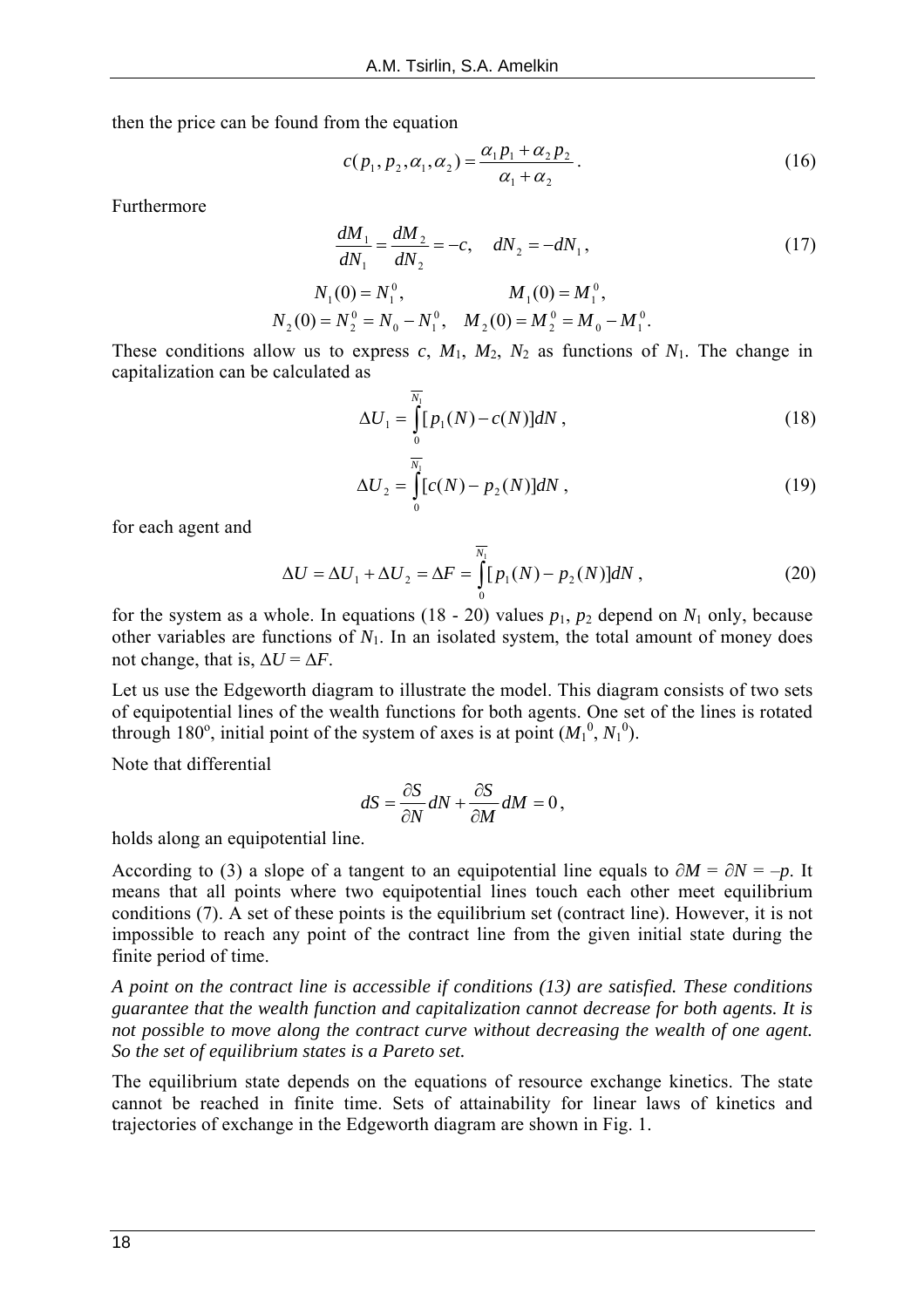

**Figure 1.** Edgeworth diagram of sets of attainability for linear laws of kinetics and trajectories of exchange.

### **PROFITLESS AUCTION SALE**

Let price *c* be fixed at the value  $c = p$ . Then the trajectory of the system state is a straight line. The slope of the line is *c*. It should be chosen to equal the values of the resources at the equilibriums state. In this case the capitalization of both agents will be constant. The corresponding economic process is a process of profitless auction sale.

The equilibrium conditions consist of the balance equations (5) and equations (7). Prices *c* should be fixed on the right-hand side. The following equations are true for money stocks:

$$
\overline{M}_j = M_j(0) - \sum_{i=1}^k \overline{c} [\overline{N_{ij}} - N_{ij}(0)], \quad j = 1, ..., n. \tag{21}
$$

From these equations we obtain (6) after taking (5) into account.

In sum, we have  $k(1 + n) + n$  equations in as many unknowns. That is why the equilibrium state is determined. An illustration of profitless auction sale is the market for electrical energy where power stations and consumers propose their supply and demand dependencies respectively and a dispatcher assigns the equilibrium price to equalize supply and demand. The equilibrium state in the resource exchange at a profitless exchange corresponds to the maximum of the sum of wealth functions. The problem is to maximize the sum of two wealth functions subject to the resources constraint conservation laws. The Lagrangian is

$$
L = S_1(\overline{N_1}, \overline{M_1}) + S_2(\overline{N_2}, \overline{M_2}) + \lambda_1(\overline{N_1} + \overline{N_2}) + \lambda_2(\overline{M_1} + \overline{M_2}).
$$

The stationary conditions are

$$
\frac{\partial S_j}{\partial \overline{N}_j} = \lambda_1, \quad \frac{\partial S_j}{\partial \overline{M}_j} = \lambda_2, \quad j = 1, 2. \tag{22}
$$

Because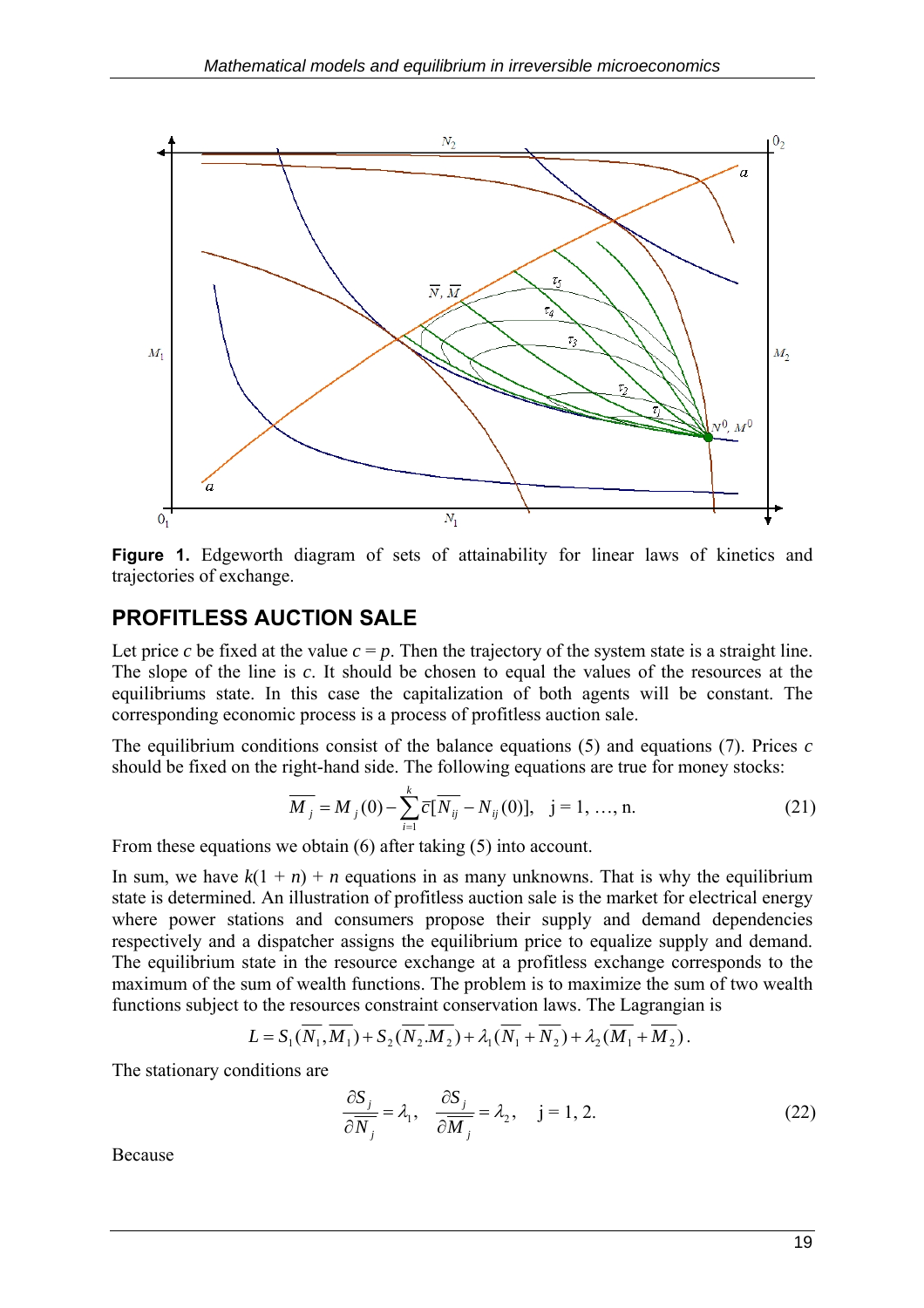$$
\frac{\partial S_j}{\partial \overline{M}_j} = p_{j0}(\overline{N}_j, \overline{M}_j), \quad \frac{\partial S_j}{\partial \overline{N}_j} = p_{j0}(\overline{N}_j, \overline{M}_j) p_j(\overline{N}_j, \overline{M}_j)
$$

both the values of the resources and the values of money should be equal for all agents. The result holds if both wealth functions have the same dimension.

Price  $c$  is equal to the value p in the equilibrium state. This value is used in equation (7). Conditions (5 - 7) should be supplemented with the following equation:

$$
\overline{M_2} = (N_0^2 - \overline{N_2}) \overline{p} + M_2^0.
$$
 (23)

It allows us to determine the final state (Fig. 2).



**Figure 2.** Edgeworth diagram of final state in the example of two-state profitless auction sale.

#### **EXCHANGE BY BARTER**

We have a system of agents. Each agent has stocks of several resources. The initial amounts and their values are known. During the exchange process the quantity of money of each economic agent is fixed. The kinetics of resources exchange is given by

$$
\frac{dN_j}{dt} = \sum_{\nu=1}^n A_{j\nu} \Delta p_{j\nu}, \quad \nu \neq j, \quad j = 1, ..., n,
$$
 (24)

where  $A_{jv}$  are the kinetic coefficients,  $\Delta p_{jv}$  are differences in the values of the resources. In equilibrium  $\Delta p_{iv} = 0$  according to (7). These equations and balances (5) determine equilibrium distribution of resources.

The following proposition is true for isolated systems.

**Statement 1**: *At the fixed distribution of money, the distribution of other resources in the equilibrium state corresponds to the maximum of total capitalization of economic agents subject to* 

$$
F(M_0, \overline{N}) = \sum_i \sum_j p_{ij} (\overline{N_{ij}}, M_j^0) \overline{N_{ij}} \to \max_{\overline{N_{ij}}} ,
$$
 (25)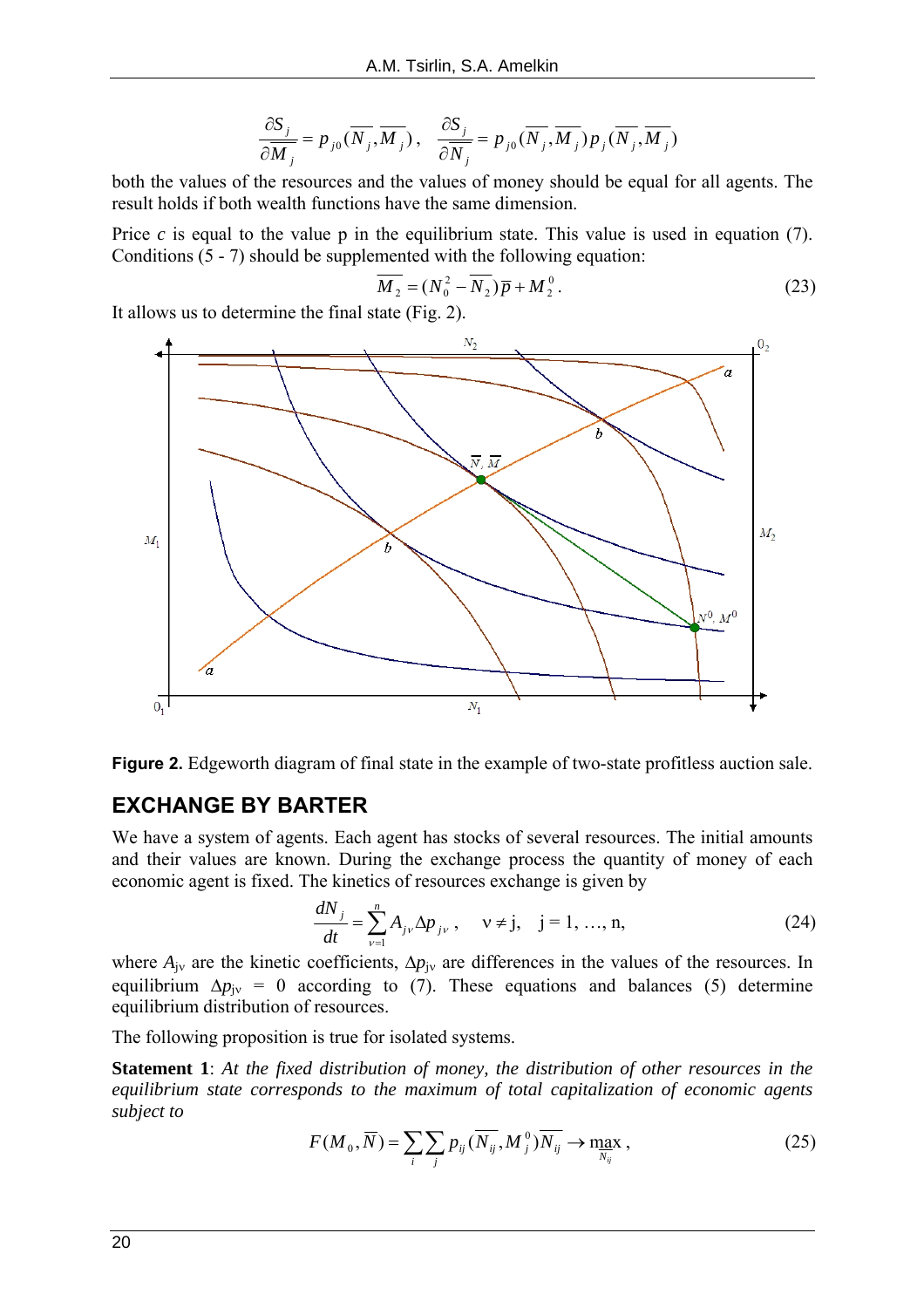$$
\sum_{i} \overline{N_{ij}} = N_i^0, \quad \overline{N_{ij}} \ge 0, \quad i = 1, ..., k; \quad j = 1, ..., n.
$$
 (26)

*If the equilibrium stocks of all resources are positive then this maximum is equal to* 

$$
F^*(M_0) = \sum_i \overline{p}_i N_i^0 , \qquad (27)
$$

*where*  $\bar{p}_i$  *is the equilibrium value of the i-th resource.* 

#### **MONETARY EXCHANGE MARKET**

Let us consider a system containing a monetary exchange market. Each agent can change his currency for a basic resource. The exchange rate is considered to be constant and independent of the intensity of currency fluctuations. It means that the monetary exchange market is an economic reservoir. So, the value  $p_{0j}$  of the basic resource is constant to.

The existence of a monetary exchange market influences both the equilibrium state as well as the set of possible states of agents significantly.

**Condition** 

$$
p_{0j}(N,M) = k_j, \quad j = 1, ..., n,
$$
\n(28)

connects stocks of basic and other resources and, therefore, restricts the states of each agent. The differential of capitalizations

$$
dU_j = dM_j + \sum_i p_i (N_j, M_i) dN_{ij},
$$

is a total differential on this set. If we express  $M_i(N_i)$  from equation (28) and substitute this expression to  $p_{ij}$  then the following  $n(n-1)/2$  relations hold for values  $\tilde{p}_j = p_j(N, M(N))$ :

$$
\frac{\partial \widetilde{p}_{ij}}{\partial N_{ij}} = \frac{\partial \widetilde{p}_{ij}}{\partial N_{ij}}, \quad i, l = 1, ..., k; \quad j = 1, ..., n. \tag{29}
$$

Equilibrium in the closed system with a monetary exchange market is unique. It is determined by conditions (5), (7) with (28) additionally. The sum of reduced wealth functions

$$
S = \sum_{j} S_j(\overline{N_j}, \overline{M_j}) \cdot k_j^{-1}, \qquad (30)
$$

with conditions (5) reaches the maximum in equilibrium state.

#### **SYTEMS WITH AN INTERMEDIATE FIRM**

Consider a system consisting of *n* economic agents. Exchange between agents is possible only through an intermediate firm. The initial state and wealth function of each agent is known. The problems are:

- to determine optimal time dependence of prices to maximize profit of the intermediate firm,
- to determine the maximal amount of basic resource which can be accumulated by the intermediate firm (profitability of the system).

First, we assume that the duration of the process is not restricted. For an isolated system the extracted resource is

$$
E_{\infty} = \sum_{j=1}^{m} [M_j(0) - \overline{M_j}] \to \max , \qquad (31)
$$

where  $\overline{M_i}$  is the amount of the basic resource of the j-th agent in the equilibrium state.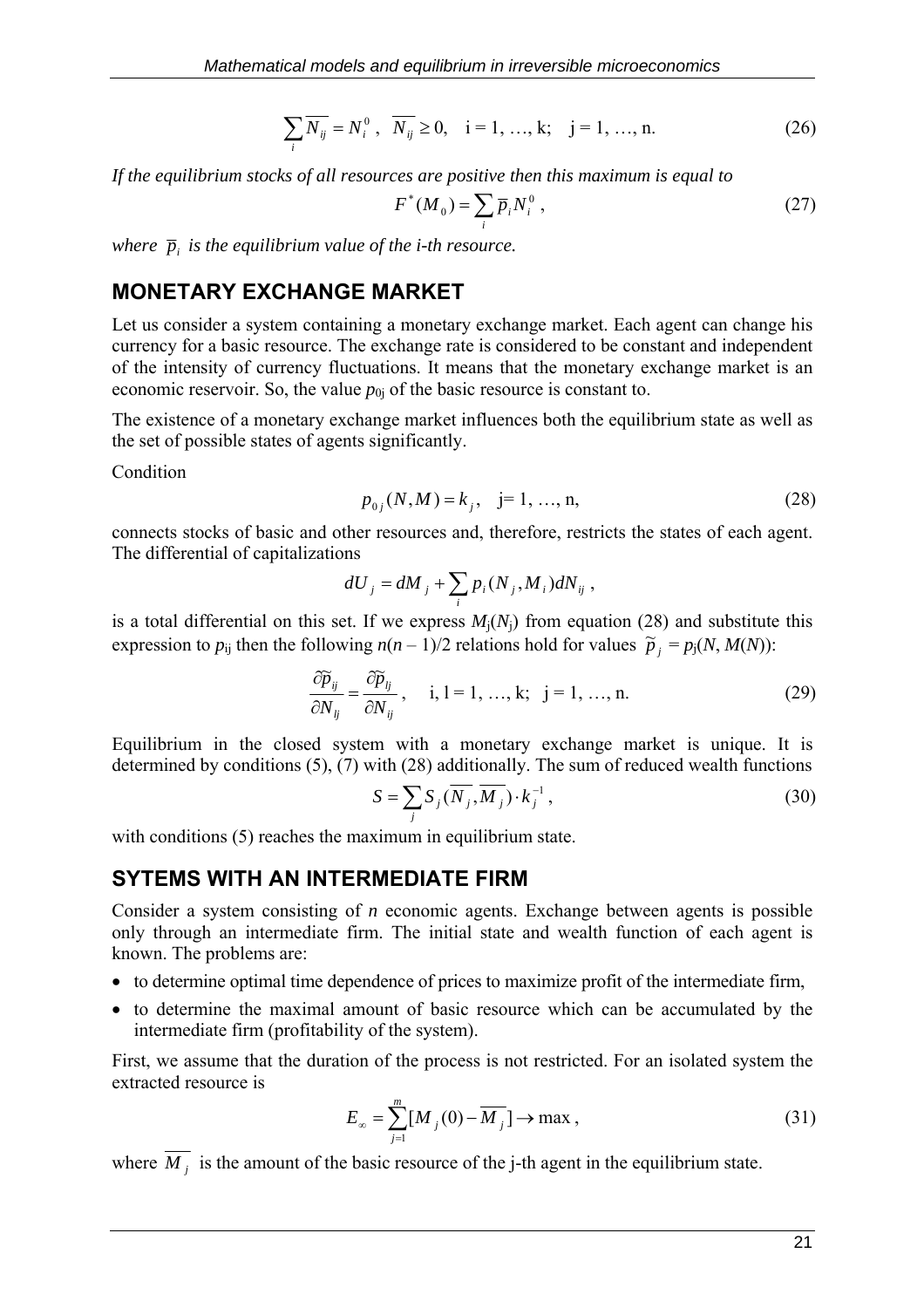The profitability of the system will emerge from the equilibrium state. The value of the basic resource  $p_{0i}$  of each agent is positive. Hence the maximal amount of the basic resource extracted from the system in conditions of voluntariness corresponds to equations

$$
S_j(\overline{N_j}, \overline{M_j}) = S_j[N_j(0), M_j(0)], \quad j = 1, ..., n.
$$
 (32)

These equations can be called conditions of reversibility of the process.

The values of each resource for each agent are equal in equilibrium:

$$
p_{ij}(\overline{N_j}, \overline{M_j}) = \frac{\partial S_j}{\partial N_{ij}} \left(\frac{\partial S_j}{\partial M_j}\right)^{-1} = \overline{p}_i, \quad i = 1, ..., k; \quad j = 1, ..., n. \tag{33}
$$

Conditions (32), (33) together with the balance relations

$$
\sum_{j=1}^{n} \overline{N_{ij}} = \sum_{j=1}^{n} N_{ij}(0), \quad i = 1, ..., k.
$$
 (34)

determine both the equilibrium state of the system and its profitability *E*∞. So we can state that *equilibrium in the system with the intermediate firm is determined by the initial state of the system and does not depend on the kinetics of resource exchange*. There is, thus, a difference between economic systems with and without the intermediate firm.

In an economy with two agents and a scalar resource the states of the agents move along the corresponding level curves of the wealth functions. The distance between the equilibrium states is equal to the profitability of the system.

If the duration of the process is restricted then the value of the resource extracted by the intermediate firm is less than the profitability.

### **SYSTEMS WITH AN INTERMEDIATE FIRM CONTAINING AN ECONOMIC RESERVOIR**

In a system with an economic reservoir equilibrium values are fixed for all agents and equal to the value of the reservoir. The number of equations here is *m*·*n*

$$
\overline{p}_{ij}(\overline{N_j}, \overline{M_j}) = p_{ji}, \quad i = 1, ..., k; \quad j = 1, ..., n.
$$
 (35)

Here  $p_{ri}$  is the value of the i-th resource of the economic reservoir.

If there is no intermediate firm the remaining n equations can be written using the kinetic equations of exchange between agents and between agents and the reservoir. If an intermediate firm exists conditions of exchange reversibility should be added.

$$
S_j(N_{j0}, M_{j0}) = S_j(\overline{N_j}, \overline{M_j}) \quad j = 1, ..., n.
$$
 (36)

Let us use the Edgeworth box to depict the exchange of the scalar resource between two agents. The equilibrium state corresponds to the two points in the diagram. The values of the wealth functions of agents do not change for a system without an intermediate firm. But the distance between the points is composed of extracted profit and the amount of the resource obtained from the reservoir.

It can be shown that the maximal profit of the intermediate firm corresponds to the value  $p<sub>r</sub>$ such that the second derivates of the basic resource with respect to  $N_i$ , calculated along calculated along the equipotential curves are equal in absolute value and opposite in sign.